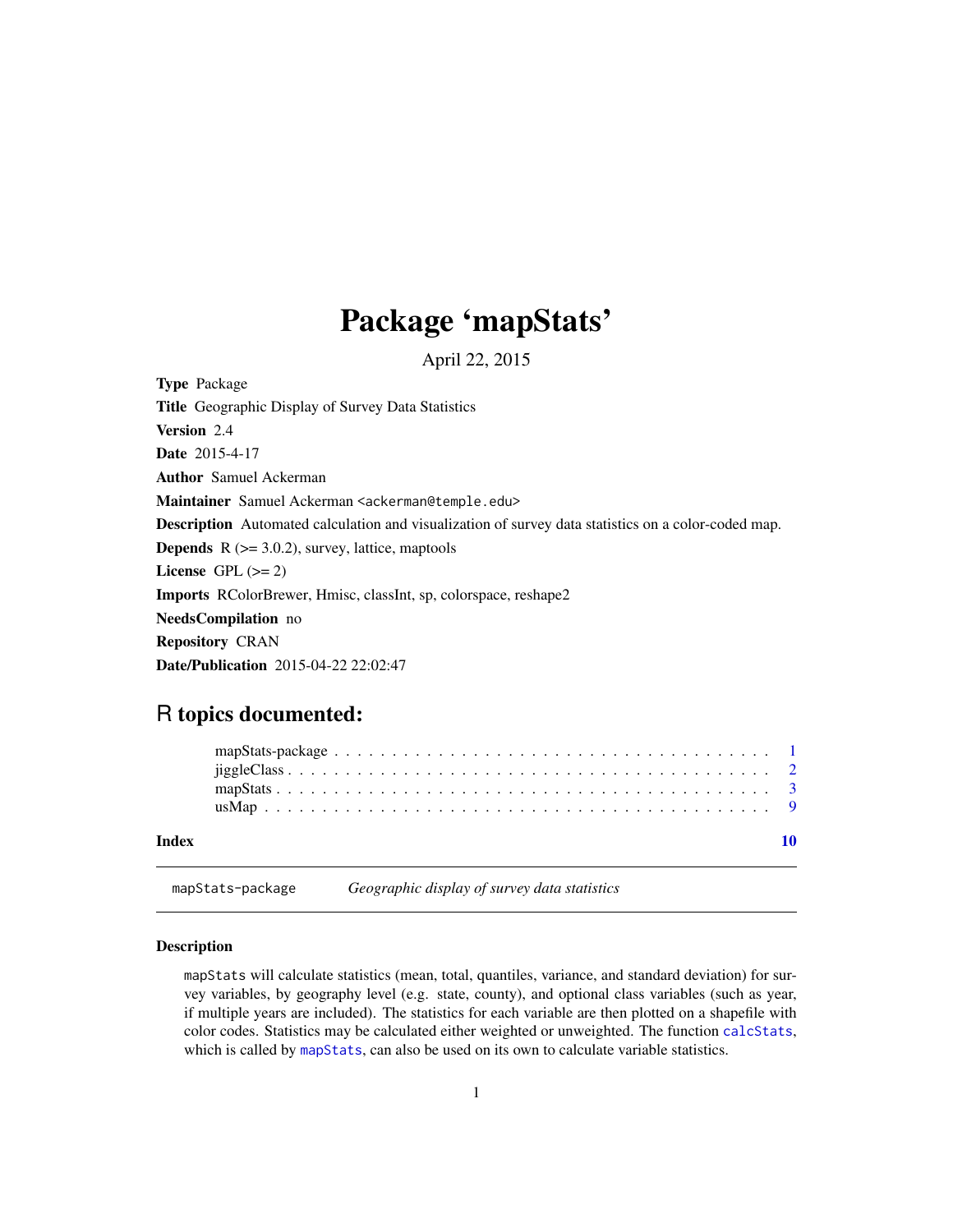#### <span id="page-1-0"></span>Details

| mapStats    |
|-------------|
| Package     |
| 1.19        |
| 2015-01-227 |
| $GPL (=2)$  |
|             |

To use the package, one should have a survey [data.frame](#page-0-1) with a geographic variable, and a shapefile that displays the boundaries of this geographic variable (such as a map of the United States). The function [mapStats](#page-2-2) is used to call function [calcStats](#page-2-1) (which can also be used on its own outside of the wrapper function) to calculate the desired statistics, and then calls plotStats to display these statistics on the provided shapefile. A list of the calculated statistics is returned by [mapStats](#page-2-2).

#### Author(s)

Samuel Ackerman Maintainer: Samuel Ackerman <ackerman@temple.edu>

jiggleClass *Adjust class boundaries to protect from rounding errors*

#### Description

When using [classIntervals](#page-0-1) to compute classes, occasionally there are rounding errors so that when the data is plotted and the class breaks are used for colors, for instance, the rounding error may cause a value to not be plotted with the right color, or to not be plotted at all. For this reason, we add a small value to each of the break points to accomodate a possible rounding error. This correction is negligible and should not affect plotting.

Additionally, in case ngroups is high, resulting in empty groups (even though the number of unique values is higher than ngroups), the function also eliminates the empty groups as part of the adjustment above. In case there is such a change, the palettes are also changed.

#### Usage

```
jiggleClass(x)
```
#### Arguments

x an object of class classIntervals from the function [classIntervals](#page-0-1).

#### Value

an object of class classIntervals.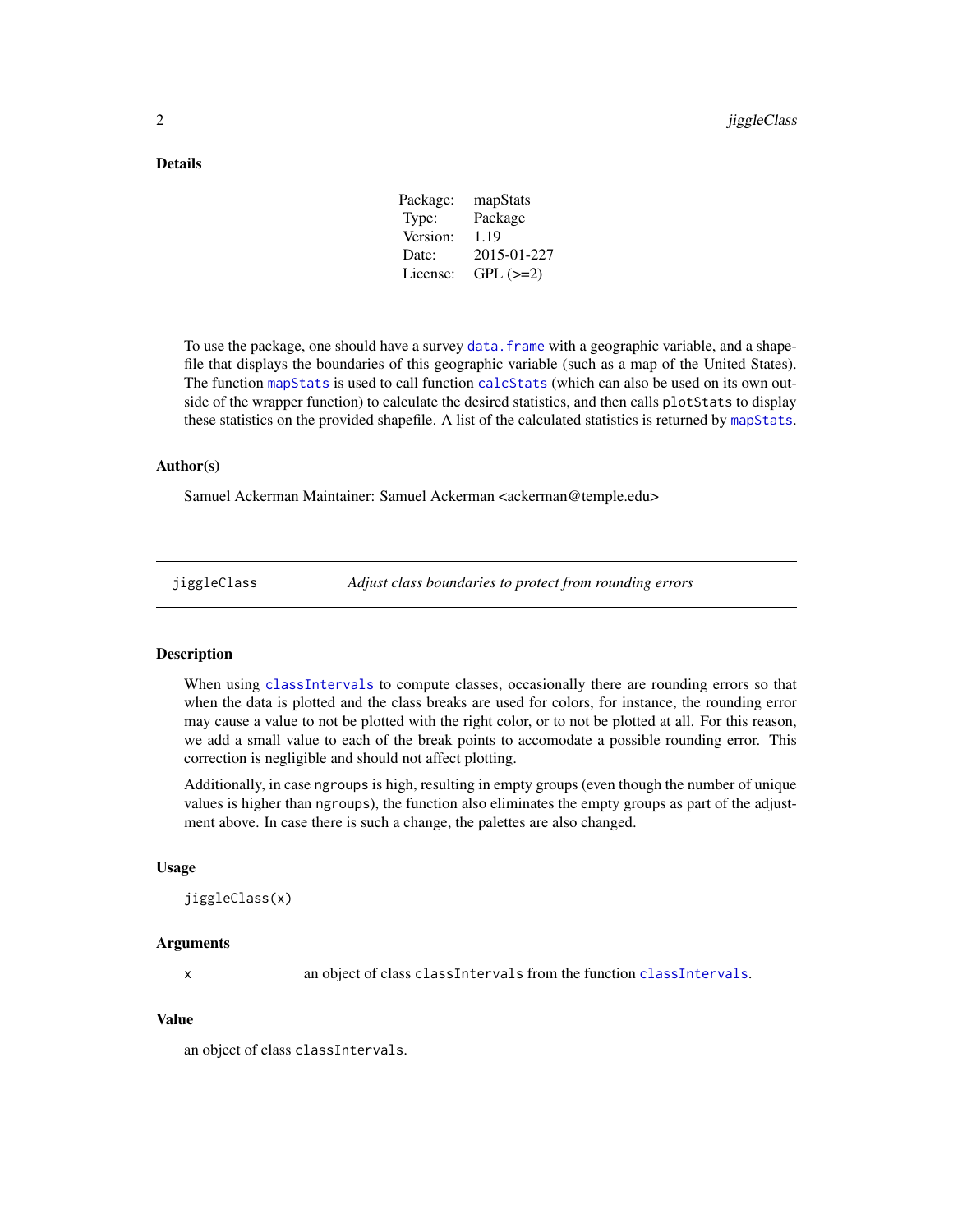#### <span id="page-2-0"></span>mapStats 3

#### Examples

y <- 100\*rnorm(50)

```
#compute class intervals using either right or left interval closure
```

```
class_list_right <- classInt::classIntervals(var=y, n=12, intervalClosure="left")
class_list_right$brks
class_list_left <- classInt::classIntervals(var=y, n=12, intervalClosure="left")
class_list_left$brks
```
#there should be a slight difference now between class breaks from before, but should #have same number of observations per interval as before, and for both left and right closure

```
jiggleClass(x=class_list_right)
jiggleClass(x=class_list_left)
```
#example with discrete data, 7 groups but 9 unique values. #classIntervals generates some empty intervals, so jiggleClass eliminates them and adjusts breaks #in this example, with integer values, right/left closure matters more, and so the results #will differ slightly depending on which is chosen

```
y <- c(1, 1, 1, 1, 2, 3, 6, 7, 8, 9, 10, 10, 10, 10, 11)
class_list_right <- classInt::classIntervals(y, 7, intervalClosure="right")
class_list_right
class_list_left <- classInt::classIntervals(y, 7, intervalClosure="left")
class_list_left
```
#number of groups falls now for left closure

```
jiggleClass(x=class_list_right)
jiggleClass(x=class_list_left)
```
<span id="page-2-2"></span>mapStats *Calculate and plot survey statistics*

#### <span id="page-2-1"></span>Description

mapStats computes statistics and quantiles of survey variable(s), with optional class variables, and displays them on a color-coded map. It calls function calcStats which is also usable outside of mapStats.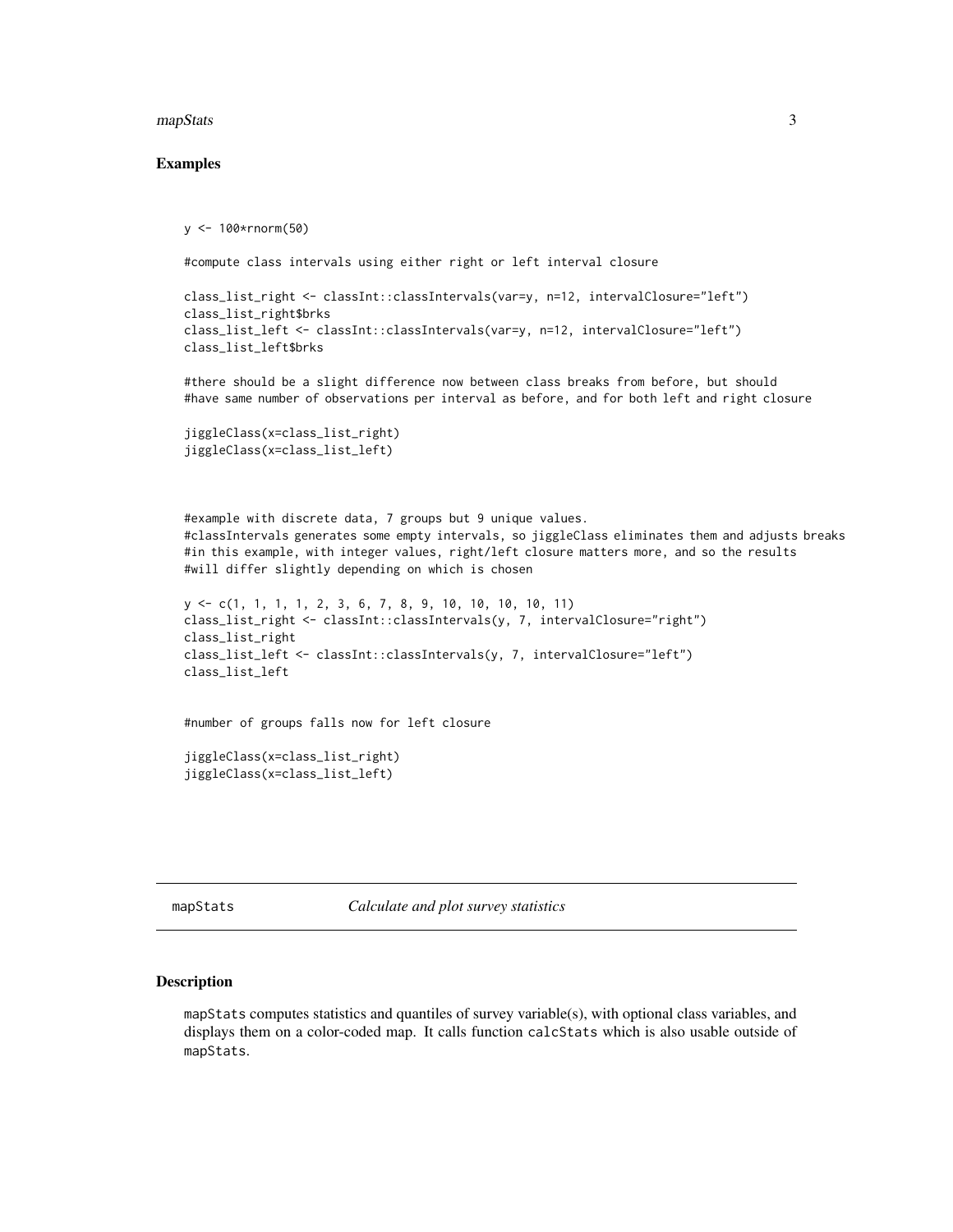#### Usage

```
mapStats(d, var, stat = c("mean", "quantile"), quantiles = c(0.5, 0.75),
        wt.var = NULL, wt.label = TRUE, d.geo.var, by.var = NULL,
        map.file, map.geo.var = d.geo.var, makeplot = TRUE, ngroups = 4,
         separate = 1 , cell.min = 0, paletteName = "Reds", colorVec = NULL,
        map.label = TRUE, map.label.names = map.geo.var, cex.label = 0.8,
         col.label = "black", titles = NULL, cex.title = 1, var.pretty = var,
         geo.pretty = map.geo.var, by.pretty = by.var, as.table = TRUE,
        sp\_layout.parse = list(), between = list(y = 1), horizontal.fill = TRUE,
        plotbyvar = ifelse( separate==1 & length(var)>1, FALSE, TRUE),
         numrow = 1, numcol = 1, ...
```

```
calcStats(d, var, d.geo.var, stat = c("mean", "quantile"), quantiles=c(.5,.75),by.var = NULL, wt.var = NULL, cell.min = 0)
```
#### Arguments

| d         | a data frame containing the variables to be analyzed.                                                                                                                                                                                                                                                                                                                                                                                                                                                            |
|-----------|------------------------------------------------------------------------------------------------------------------------------------------------------------------------------------------------------------------------------------------------------------------------------------------------------------------------------------------------------------------------------------------------------------------------------------------------------------------------------------------------------------------|
| var       | a vector of character strings of the name of the variables that statistics will be<br>calculated for. Multiple variables are allowed.                                                                                                                                                                                                                                                                                                                                                                            |
| stat      | a character vector of names of statistics to calculate. Valid names are "mean",<br>"total", "quantile", "sd" (standard deviation), and "var" (variance). "Quantile"<br>must be included for the quantiles specified to be calculated. Statistics are<br>printed in the order given. For instance if stat = c("total", "quantile", "mean"),<br>then the order will be total, then quantiles in order specified in argument quantiles,<br>then the mean.                                                           |
| quantiles | a numeric vector of quantiles to be calculated for the variable var. The quan-<br>tiles must be specified as decimals between 0 and 1. In order to be calculated,<br>"quantile" must be specified as a statistic in the argument stat.                                                                                                                                                                                                                                                                           |
| wt.var    | a character string of the name of the variable to be used as sample weights in<br>calculating statistics. The default is NULL, meaning unweighted statistics will<br>be calculated.                                                                                                                                                                                                                                                                                                                              |
| wt.label  | logical. Default is TRUE, in which case automatic titles will be followed by<br>the string '(wtd.)' or '(unwtd.)' as appropriate, depending on whether weighted<br>statistics were calculated. If FALSE no label will be added.                                                                                                                                                                                                                                                                                  |
| d.geo.var | a character string specifying the variable name in the dataset that is the geo-<br>graphic unit to calculate statistics by. When using calCstats outside of mapStats<br>without a mapping application, d. geo. var would be the first class variable, and<br>additional ones can be specified in by. var.                                                                                                                                                                                                        |
| by.var    | a vector of character strings specifying variable names in the dataset d to use<br>as class variables. The order in which variables are specified will affect the<br>order in which they are combined for calculations. The default is NULL, in<br>which case statistics are calculated by each geographic unit (d.geo.var) only.<br>The function will omit from analysis any class variables that have only one level<br>over the entire dataset. However it is still possible that a given class variable will |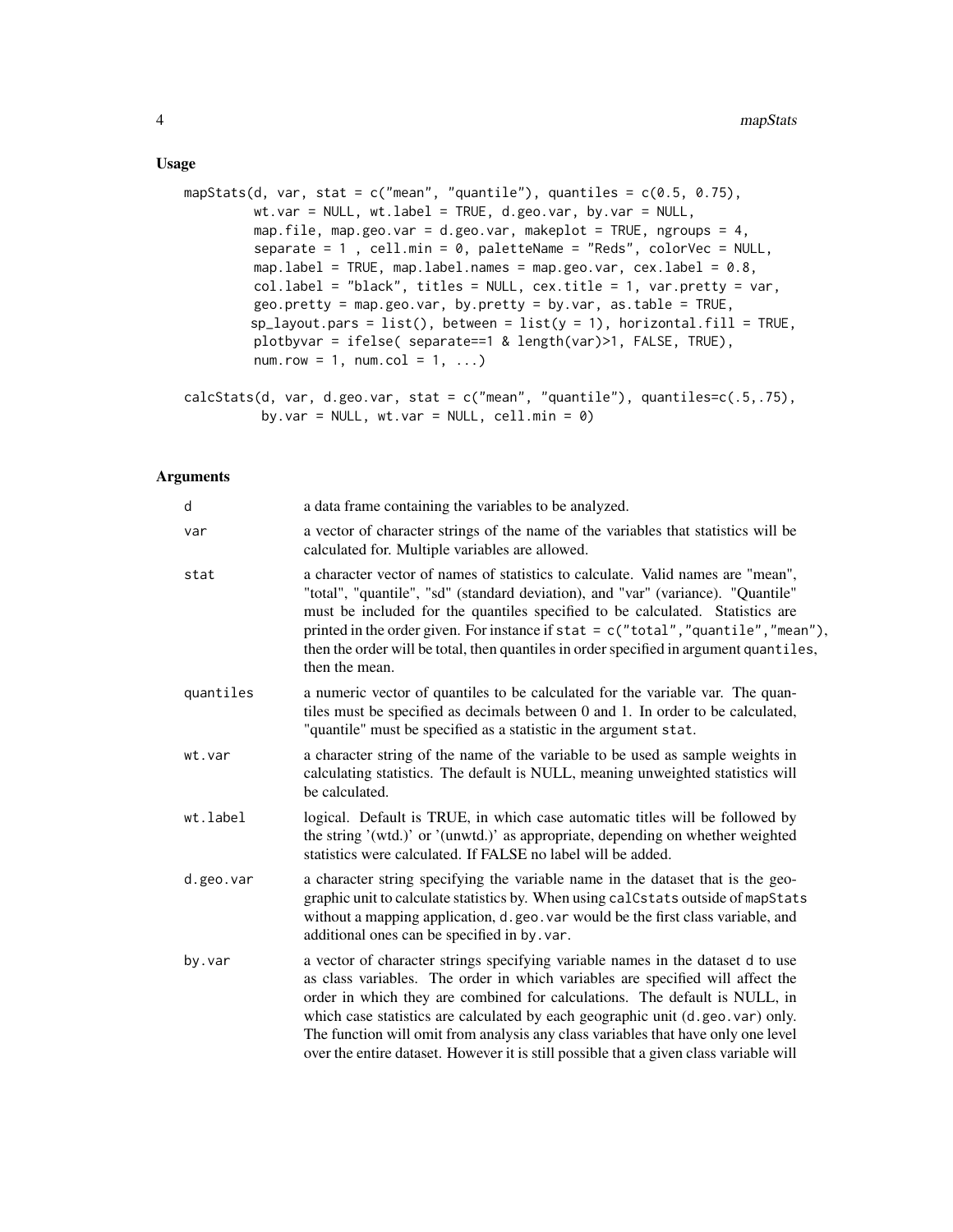<span id="page-4-0"></span>

|                 | have only one value for one of the analysis variables if, say, multiple analysis<br>variables are used.                                                                                                                                                                                                                                                                                                                                                                                                                                                                                                                                                                                                                                |
|-----------------|----------------------------------------------------------------------------------------------------------------------------------------------------------------------------------------------------------------------------------------------------------------------------------------------------------------------------------------------------------------------------------------------------------------------------------------------------------------------------------------------------------------------------------------------------------------------------------------------------------------------------------------------------------------------------------------------------------------------------------------|
| map.file        | an object of class SpatialPolygonsDataFrame on which the statistics will be<br>plotted.                                                                                                                                                                                                                                                                                                                                                                                                                                                                                                                                                                                                                                                |
| map.geo.var     | a character string of the name of the geographic identifier in the data portion of<br>map. file. The default is for it to be d.geo.var. The values of the geographic<br>variables in the map and original dataset must be coded the same way for merg-<br>ing (i.e. the factor levels must be the same).                                                                                                                                                                                                                                                                                                                                                                                                                               |
| makeplot        | logical. Default is TRUE; if FALSE, plots will not be drawn. This option can be<br>used to calculate statistics without an available shapefile.                                                                                                                                                                                                                                                                                                                                                                                                                                                                                                                                                                                        |
| ngroups         | a numeric vector of the number of levels for color plotting of variable statistics.<br>If more than one number is specified, ngroups will be different in each plot. See<br>details.                                                                                                                                                                                                                                                                                                                                                                                                                                                                                                                                                   |
| separate        | numeric (or logical TRUE or FALSE for legacy cases). Accepted values are<br>0,1,2,3. This parameter controls how plot color breaks are calculated. If separate=0,<br>all variables and statistic combinations have the same color breaks. If separate=3,<br>each variable and statistic combination plot has a potentially different color<br>break. If separate=1 (the default), then each statistic has a different color<br>break, but this break is the same for the statistics acoss different variables. If<br>separate=2, then each variable has a different color break, but this break is<br>the same for all statistics of that variable. In the legacy case of this parameter,<br>TRUE results in 1 and FALSE results in 0. |
| cell.min        | numeric. Indicates the minimum number of observations in a cell combination<br>of class variables of d.geo.var and by.var. If there are fewer than that, the<br>statistic will be NA in that combination, and if plotted, the geographic unit will<br>be white and not used in calculating the color key.                                                                                                                                                                                                                                                                                                                                                                                                                              |
| paletteName     | a character vector containing names of color palettes for the RColorBrewer<br>function brewer.pal. See details below for valid names. The default is to use<br>these palettes for coloring, in which case ngroups will be restricted to between<br>3 and 9 levels, since there are at most 9 levels in RColorBrewer palettes. This is<br>a good simple option. User-provided palettes can be used instead by specifying<br>the argument colorVec to override this option. See details below.                                                                                                                                                                                                                                           |
| colorVec        | a list where each element is vector of ordered colors; they should be ordered<br>from light to dark for a sequential palette. These override the use of RColorBrewer<br>through the paletteName argument. See the demo for an example of using HCL<br>sequential palettes from the colorspace package. Use of the colorVec argu-<br>ment will override a value provided for ngroups. See details below.                                                                                                                                                                                                                                                                                                                                |
| map.label       | logical. Default is TRUE; if FALSE, names of the geographic regions will not<br>be labeled on the map outputs.                                                                                                                                                                                                                                                                                                                                                                                                                                                                                                                                                                                                                         |
| map.label.names |                                                                                                                                                                                                                                                                                                                                                                                                                                                                                                                                                                                                                                                                                                                                        |
|                 | a character string naming the vector from the map. file@data data.frame to use<br>to label the map. The default is to use map.geo.var.                                                                                                                                                                                                                                                                                                                                                                                                                                                                                                                                                                                                 |
| cex.label       | numeric. Character expansion for the labels to be printed.                                                                                                                                                                                                                                                                                                                                                                                                                                                                                                                                                                                                                                                                             |
| col.label       | color of the label text to be printed. Default is black.                                                                                                                                                                                                                                                                                                                                                                                                                                                                                                                                                                                                                                                                               |
|                 |                                                                                                                                                                                                                                                                                                                                                                                                                                                                                                                                                                                                                                                                                                                                        |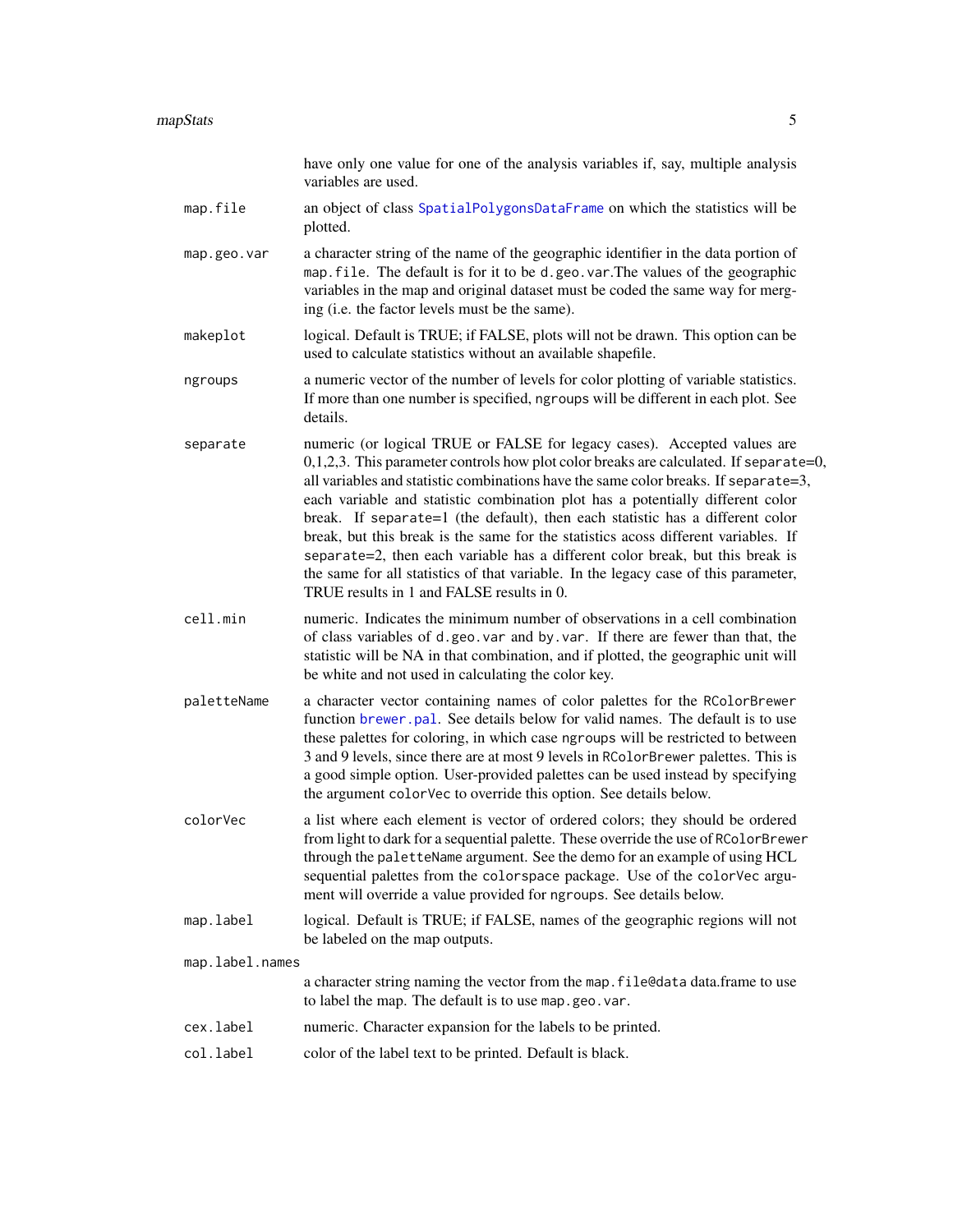<span id="page-5-0"></span>

| titles          | a character string of length equal to the number of statistics to be plotted, in<br>order. Replaces the default plot titles. The default is NULL, in which case the<br>plot titles are automatically generated. See details below.                                                                                                                                                                                                                                                                                               |
|-----------------|----------------------------------------------------------------------------------------------------------------------------------------------------------------------------------------------------------------------------------------------------------------------------------------------------------------------------------------------------------------------------------------------------------------------------------------------------------------------------------------------------------------------------------|
| cex.title       | numeric. Character expansion for the plot titles.                                                                                                                                                                                                                                                                                                                                                                                                                                                                                |
| var.pretty      | a character string used to name the analysis variable in the default plot titles.<br>The default is to use var as the name in titles.                                                                                                                                                                                                                                                                                                                                                                                            |
| geo.pretty      | a character string used to name the geographic variable in the default panel strip<br>labels. The default is to use map.geo.var as the name labels.                                                                                                                                                                                                                                                                                                                                                                              |
| by.pretty       | a character string used to name the by-variables (optional class variables) in the<br>default panel strip labels. The default is to use by . var as the name labels.                                                                                                                                                                                                                                                                                                                                                             |
| as.table        | logical. Default is TRUE, meaning the panels will be displayed in ascending<br>order of by. var (top to bottom).                                                                                                                                                                                                                                                                                                                                                                                                                 |
|                 | sp_layout.pars a list. This contains additional parameters to be plotted on each panel. See<br>details section below and explanation of sp. layout in spplot. An example is<br>provided in the demo file.                                                                                                                                                                                                                                                                                                                        |
| between         | list. A lattice argument for parameters for spacing between panels.                                                                                                                                                                                                                                                                                                                                                                                                                                                              |
| horizontal.fill |                                                                                                                                                                                                                                                                                                                                                                                                                                                                                                                                  |
|                 | logical. Default is TRUE, meaning that given the plot arrangement specified<br>with num.row and num.col, plots will be plotted in order left to right then<br>down. FALSE means they will be plotted going down first and then left to right.<br>The user may need to use the optional lattice layout argument to control the<br>layout of panels within a single plot to make sure the plots print with enough<br>space, and par. strip. text to control the size of panel strip fonts. Examples<br>are shown in the demo file. |
| plotbyvar       | logical. If TRUE plots will be grouped by variable, otherwise by statistic.                                                                                                                                                                                                                                                                                                                                                                                                                                                      |
| num.row         | numeric. To print multiple statistics on one page, indicate the number of rows<br>for panel arrangement. Under the default, one statistic is printed per page.                                                                                                                                                                                                                                                                                                                                                                   |
| num.col         | numeric. To print multiple statistics on one page, indicate the number of columns<br>for panel arrangement. Under the default, one statistic is printed per page.                                                                                                                                                                                                                                                                                                                                                                |
| .               | Further arguments, usually lattice plot arguments.                                                                                                                                                                                                                                                                                                                                                                                                                                                                               |

#### Details

paletteName should contain one or more names of a sequential color palette in R from the [RColorBrewer](#page-0-1) package. These are: Blues BuGn BuPu GnBu Greens Greys Oranges OrRd PuBu PuBuGn PuRd Purples RdPu Reds YlGn YlGnBu YlOrBr YlOrRd. The argument ngroups for this option should contain values between 3 and 9 since sequential color palettes have at most nine levels. The style argument from [classIntervals](#page-0-1) can be included to change the method for calculating breaks (the default is by quantiles).

The default titles for the plots will be "(stat) of (variable) by (geography)", followed by either "(unwtd.)" or "(wtd.)", as appropriate. Using the wt.label argument controls the appearance of the weight label in the titles. Providing a value for the titles argument will override the default titles. This can be used, for instance, as shown below, to display percentages for a binary variable by calculating the mean of an indicator variable and specifying titles that indicate the percent is displayed.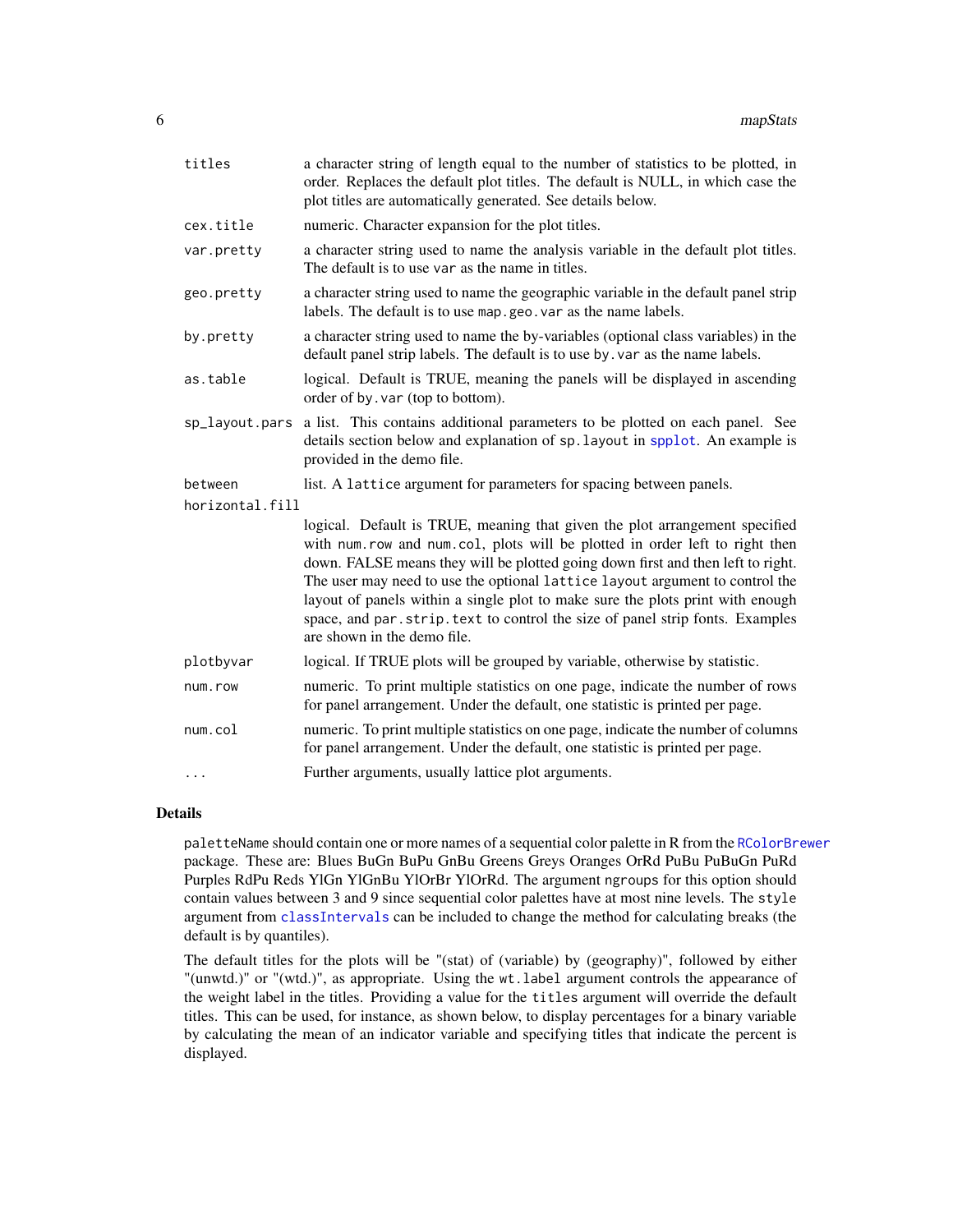#### <span id="page-6-0"></span> $m$ apStats  $\sim$  7

If quantiles are 0 (minimum), 0.50 (median), or 1 (maximum), the statistics in the titles will be named "Minimum", "Median", and "Maximum" instead of "Q0", "Q50" or "Q100".

Parameter separate affects given values of colorVec, paletteName, and ngroups. Say there are 2 variables and 3 statistics (mean, median, and variance) to calculate for each. If any of the 3 parameters above are of length 1, (e.g. paletteName="Reds"), these will be used for all plots. If multiple values are given for any of the 3 parameters, these should be done with separate in mind. For instance, if separate=0 (same color breaks for all plots), then the first element of each of colorVec, paletteName, and ngroups will be used. If separate=1 (e.g. all of the means) have the same breaks, then the user may want to specify 3 different color palettes, for example. In this case, if ngroups= $c(3,4,5,6)$ , for instance, only the first 3 values will be used since there are only 3 statistics. If separate=2, then only up to 2 palettes, for instance, are used. If separate=3, then up to 6 values for each parameter will be used. See the demo file for examples.

The lattice layout argument can be used to control the placement of panels within a graph, especially if multiple plots are done on a page.

sp\_layout.pars must itself be a list, even if its contents are lists also. This allows overplotting of more than one object. For instance, say you had a shapefile areas to be colored blue, and a vector of strings labels1 that had x-coordinates xplaces and y-coordinates yplaces to overlay on the plot. Create objects areas\_overlay= list("sp.polygons", areas, fill="blue"), and labels\_overlay= list("panel.text", labels1, xplaces, yplaces). Then set argument sp\_layout.pars= list(areas\_overlay, labels\_overlay). Even if you only wanted to overlay with areas, you would still need to enclose it in another list, for example sp\_layout.pars= list(areas\_overlay). An example is shown in the demo file.

#### Value

mapStats and calcStats return an object of class "list"

summary.stats a list containing the calculated statistics matrices, as well as a frequency count matrix

with attribute

variable the name of the variable

#### Note

Please see the included demo file map\_examples for examples on controlling formatting, coloring, and other customizable options, as well as more examples

#### Author(s)

Samuel Ackerman

#### See Also

The survey package function [svyby](#page-0-1) is used to calculate variable statistics, and [spplot](#page-0-1) plots the map.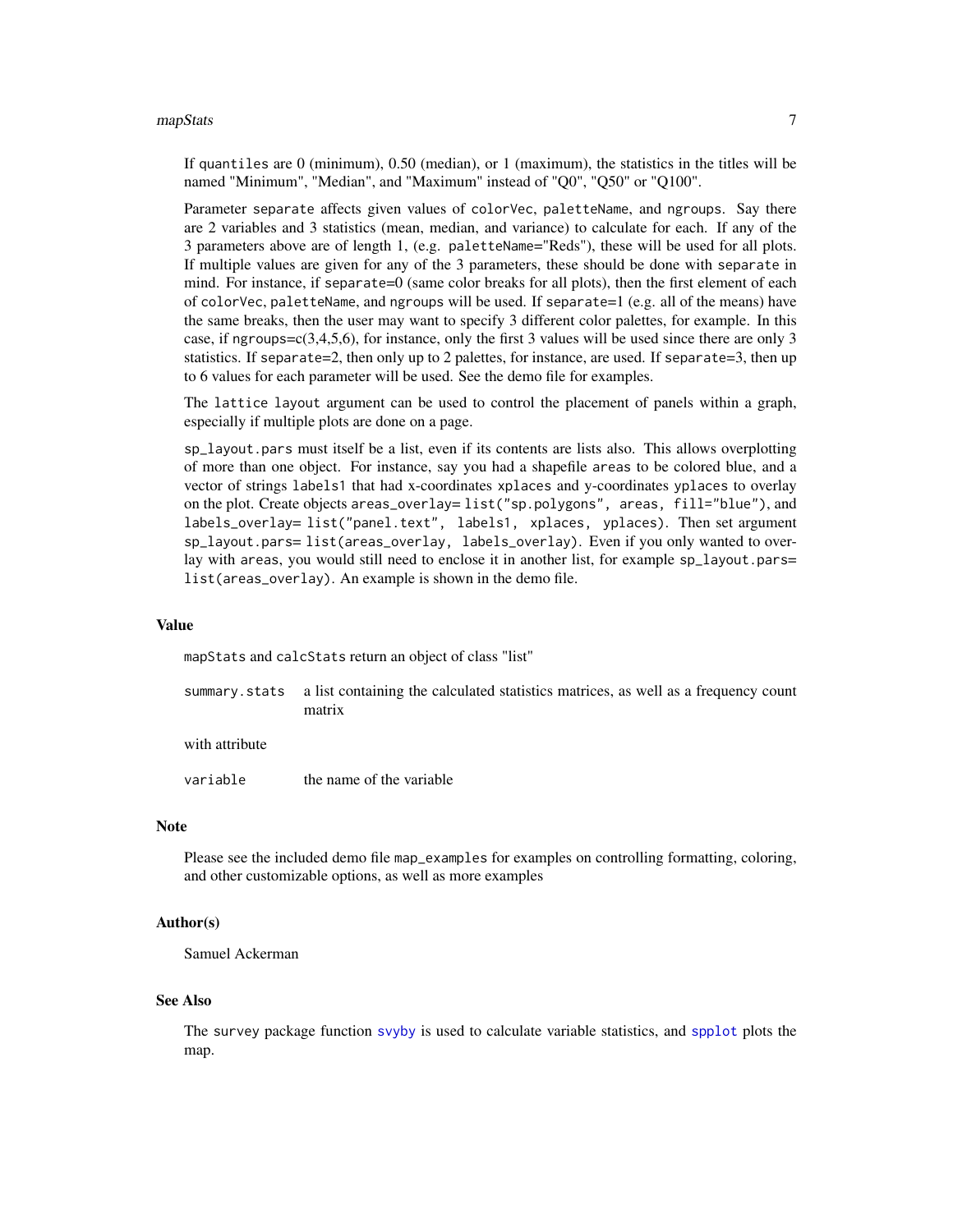#### Examples

```
#More complex examples with formatting are shown in the map_examples
#demo for the package
#create synthetic survey dataset
state_codes <- c('AL','AK','AZ','AR','CA','CO','CT','DE','DC','FL','GA','HI','ID','IL',
                 'IN','IA','KS','KY','LA','ME','MD','MA','MI','MN','MS','MO','MT','NE',
                 'NV','NH','NJ','NM','NY','NC','ND','OH','OK','OR','PA','RI','SC','SD',
                 'TN','TX','UT','VT','VA','WA','WV','WI','WY')
surveydata <- data.frame(state=factor(rep(rep(state_codes,
                         times=10), times=2)))
surveydata$year <- factor(rep(c(2009, 2010), each=nrow(surveydata)/2))
surveydata$obs_weight <- runif(n=nrow(surveydata), min=0.8, max=1.5)
surveydata$educ <- factor(sample(c("HS","BA","Grad"), replace=TRUE))
#two income distributions
surveydata$income <- 100000*rbeta(n=nrow(surveydata),
                                  shape1=ifelse(surveydata$year==2009, 2, 1.5),
                                  shape2=ifelse(surveydata$year==2010, 10, 11))
surveydata$income_ge20k <- ifelse(surveydata$income >=20000, 100, 0)
#these state and year combinations will not be shaded if they are missing entirely
surveydata[ surveydata$state == "NV" & surveydata$year == 2009,
            c("income","income_ge20k")] <- NA
surveydata[ surveydata$state == "OH" & surveydata$year == 2010,
            c("income","income_ge20k")] <- NA
#load map shapefile
usMap <- readShapePoly(system.file("shapes/usMap.shp", package="mapStats")[1])
#Calculate weighted mean of variable income by state and year. Display using red
#sequential color palette with 4 groups. In the titles, rename 'income'
#by 'household income'.
mapStats(d=surveydata, var="income", d.geo.var="state", by.var="year",
         wt.var="obs_weight", map.file=usMap, stat="mean", ngroups=4,
         paletteName="Reds", var.pretty="household income", map.label=TRUE)
#Calculate the weighted mean and 40th and 50th quantiles of the variable income
#by state, survey year, and education. Use three color palettes
## Not run:
mapStats(d=surveydata, var="income", d.geo.var="state", by.var=c("year","educ"),
        wt.var="obs_weight", map.file=usMap, stat=c("mean","quantile"),
        quantiles=c(.4, .5), ngroups=6, paletteName=c("Reds","Greens","Blues"),
        var.pretty="household income", map.label=TRUE, num.col=1, num.row=2,
```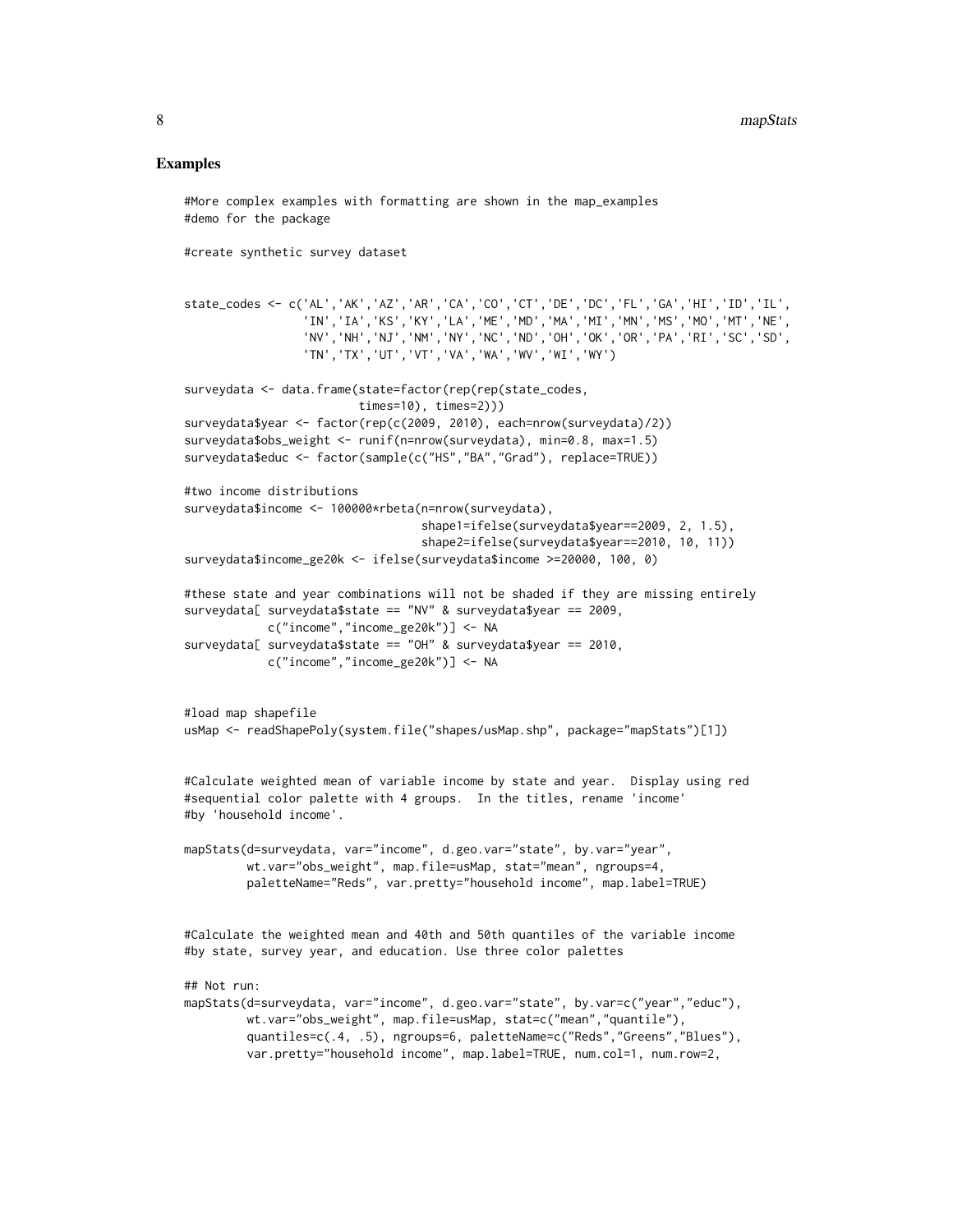<span id="page-8-0"></span> $\mu$ usMap  $9$ 

```
layout=c(2,1), cex.label=.5)
```
## End(Not run)

#To calculate percentages of class variables, create an indicator variable, calculate #its mean, and override the default titles to say you are calculating the percentage. #Here we illustrate by calculating the percent of respondents by state that have income #above \$20,000.

```
## Not run:
mapStats(d=surveydata, var="income_ge20k", wt.var="obs_weight",
        map.file=usMap, d.geo.var="state", map.geo.var="STATE_ABBR",
        paletteName="Reds", stat=c("mean"),
        titles="Percent of respondents with income at least $20,000")
```
## End(Not run)

#calculating statistics using the functions outside of mapStats

```
## Not run:
calcStats(d=surveydata, var="income", stat="mean",
          d.geo.var="state", by.var=c("year", "educ"), wt.var="obs_weight")
```

```
## End(Not run)
```
<span id="page-8-1"></span>

usMap *Shapefile of US state boundaries*

#### **Description**

Examples are provided using the [usMap](#page-8-1) shapefile with a synthetic dataset.

#### Source

[http://www.cdc.gov/brfss/maps/gis\\_data.htm](http://www.cdc.gov/brfss/maps/gis_data.htm)

#### Examples

```
#read the shapefile
#display first five rows of shapefile dataset
#plot the shapefile boundaries
```

```
## Not run:
usMap <- readShapePoly(system.file("shapes/usMap.shp", package="mapStats")[1])
head(usMap@data)
plot(usMap)
```
## End(Not run)